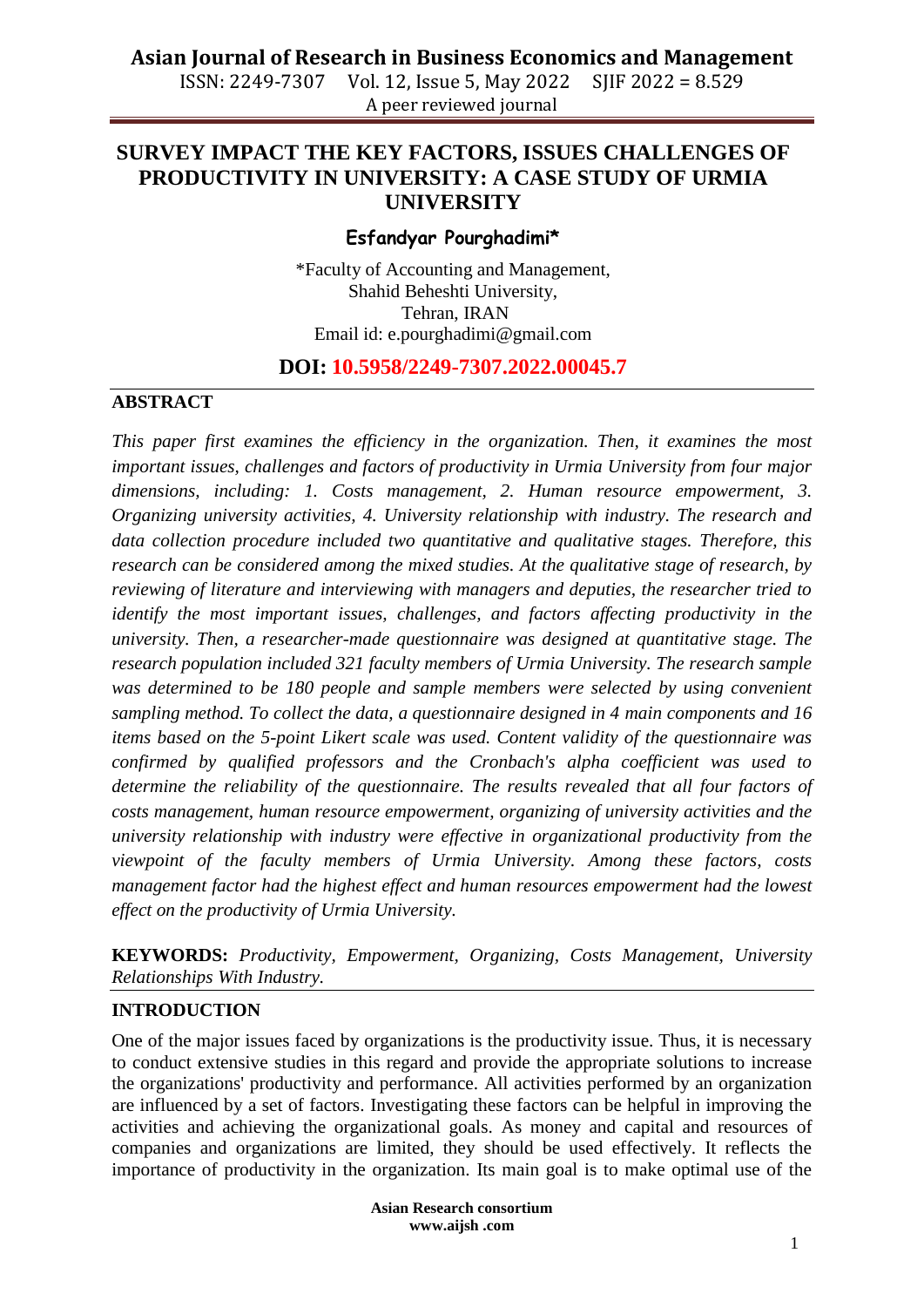resources and facilities available in the organization. Hence, productivity is one of the key elements of any institution or organization. This study aims to investigate the most important issues, challenges and factors of productivity in Urmia University from the viewpoint of faculty members.

The productivity of public organizations and their improvement is always considered as a major challenge for public management and executive managers. They are always seeking (Abtahi and Kazemi, 2000) to find solutions to improve productivity indicators in the organization. However, several definitions have been proposed for productivity, which we refer to some of them here:

1. The productivity is the ratio of outputs index to the inputs index (OECD Publications, 2011)

2. Productivity is a thinking approach which tries to improve the current status. Productivity is based on the belief that human can perform his duties and tasks more efficiently each day by taking superior results from the day before (Prokopenko, 1993).

3. Productivity is the ratio of the manufacturing system's efficiency ratio to the extent to which, one or more manufacturing factors are applied and it is a criterion to judge on the rate of change in human performance within the framework of a human-machine interaction structure. Productivity is measured at three levels: individual, group and organizational (Khaki, 2003)

## **THEORETICAL FOUNDATIONS OF RESEARCH:**

According to the studies and interviews conducted with the managers and deputies of different departments of the Urmia University and the knowledge of the researchers of this research from the Urmia University, four factors including costs management, human resource empowerment, organizing university activities and the university relationship with industry were identified as most important issues, challenges and factors of productivity in this university. Each of these factors included 4 items as follows: Cost management includes the items of more monitoring on consumption of university resources, more emphasis on budgeting, applying new cost management methods (target costing), and applying funding and budget control systems.

Human resource empowerment includes the development of welfare facilities for employees, specialization in duties assigned; employment of human resources based on merit and competence and applied in-service trainings for employees. The organizing university activities included the items of mechanization of systems, organizing university facilities, outsourcing services, and development of an integrated and capable supply chain. University relationship with industry includes the allocation of adequate funds for research budget, providing applied industrial trainings, applied research at the university, and the use of incentive levers to encourage academics to conduct industry-related and applied research.

## **1. Costs Management**

In all Iran's organizations, costs management is considered as one of the main challenges of organizational productivity. In universities and higher education institutes, costs management and costs reduction are essential. Nowadays, countries are trying to recreate their higher education system in such a way to achieve the goals of development (Johnston and Marcus, 2010). However, theoretical analyses and empirical evidence of higher education issues indicate that the financing of higher education system in Iran is not consistent with the goals of development (Entezari and Mahjub, 2012).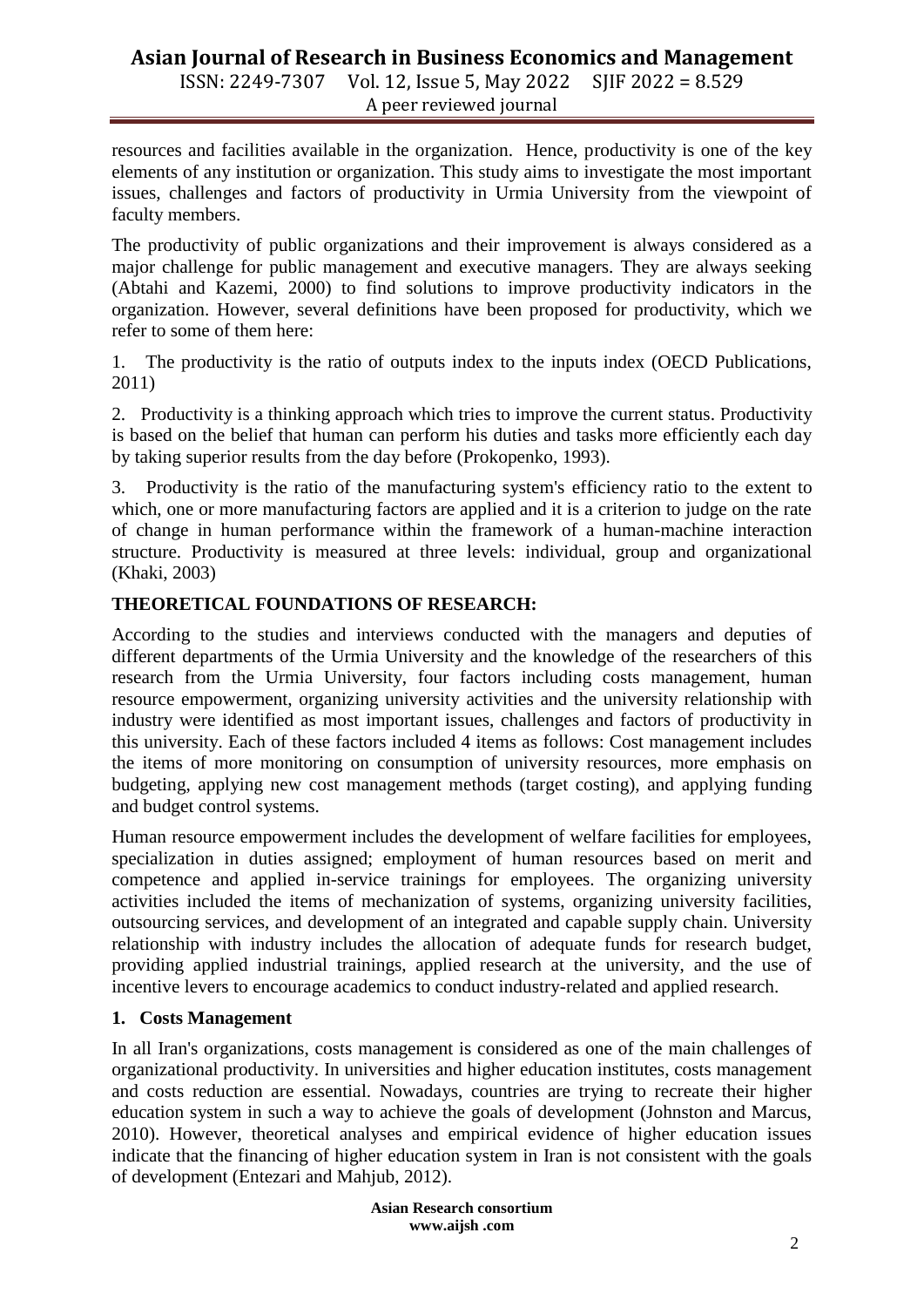ISSN: 2249-7307 Vol. 12, Issue 5, May 2022 SJIF 2022 = 8.529 A peer reviewed journal

#### **2. Human resources empowerment**

Nowadays, changes in the workplace have forced organizations to review their management systems. The empowerment of employees, as one of the key tools for leadership and management functions had made its realization possible. The goal of the organizations in implementing the process of human resource empowerment is to enhance the quality of products and accelerate the provision of services in order to meet expectations, satisfy the customer, more profit and increase the market share (Iran's Human Resources Empowerment Foundation, 2008, 13). Employees' empowerment is a set of systems, methods used to develop the capability and competence of individuals (Carter, 2001) in growth and development of organization and human resource with the aim of improving and increasing the productivity of organizations.

Some of the factors inhibiting human resource productivity are:

1. Lack of adequate and timely support of financial managers in implementation of plans and programs in the organization

2. Lack of employment of human resources based on their merit and competence in the organization

- 3. Not assigning suitable job for employees
- 4. Lack of purposeful and specialized trainings
- 5. Not valuing the experience of employees in performing the duties (Haji Ahmadi, 2003)

The success of organizations does not depend on the number of human resources, but depends on the level capability of human resources. Empowerment is considered as one of the strategic tools for gaining competitive advantage (Amin, Javadian and Ramezani, 2014).

## **3. University relationship with industry**

The university relationship with the industry is an important step to move towards economic development in all countries of the world. Achieving scientific and industrial progresses largely depends on the positive interaction and relationship between these two institutions. The development of the relationship between the university and industry has always been considered by policy makers and planners to create economic, cultural and social developments. University is the main center for training human resources and the industry provides the conditions for economic and industrial development through applying knowledge of university forces (Mohseni, 2011). University uses its capability to produce science and research and the industry performs applied and manufacturing activities (Merdit and Barcel, 2008: 199-215). Technologies are progressing every day and to achieve the new technologies is a competitive advantage in the industry. University also generates knowledge and technology and thereby meets this need (Salter & Branel, 2009). Nowadays, the relationship between industry and university is necessary and it needs planning, and an organization should undertake this responsibility. This goal was achieved in Iran by establishing relationship between university and industry and holding a national congress of government, university, and industry cooperation for national development (Alizadeh, 1993). In 2009, Kau et al defined the relationship between industry and university in this way: industry provides the capital and university provides science and knowledge. This relationship promotes research, invention and technology. In addition, the government also strengthens the relationship by creating incentive systems.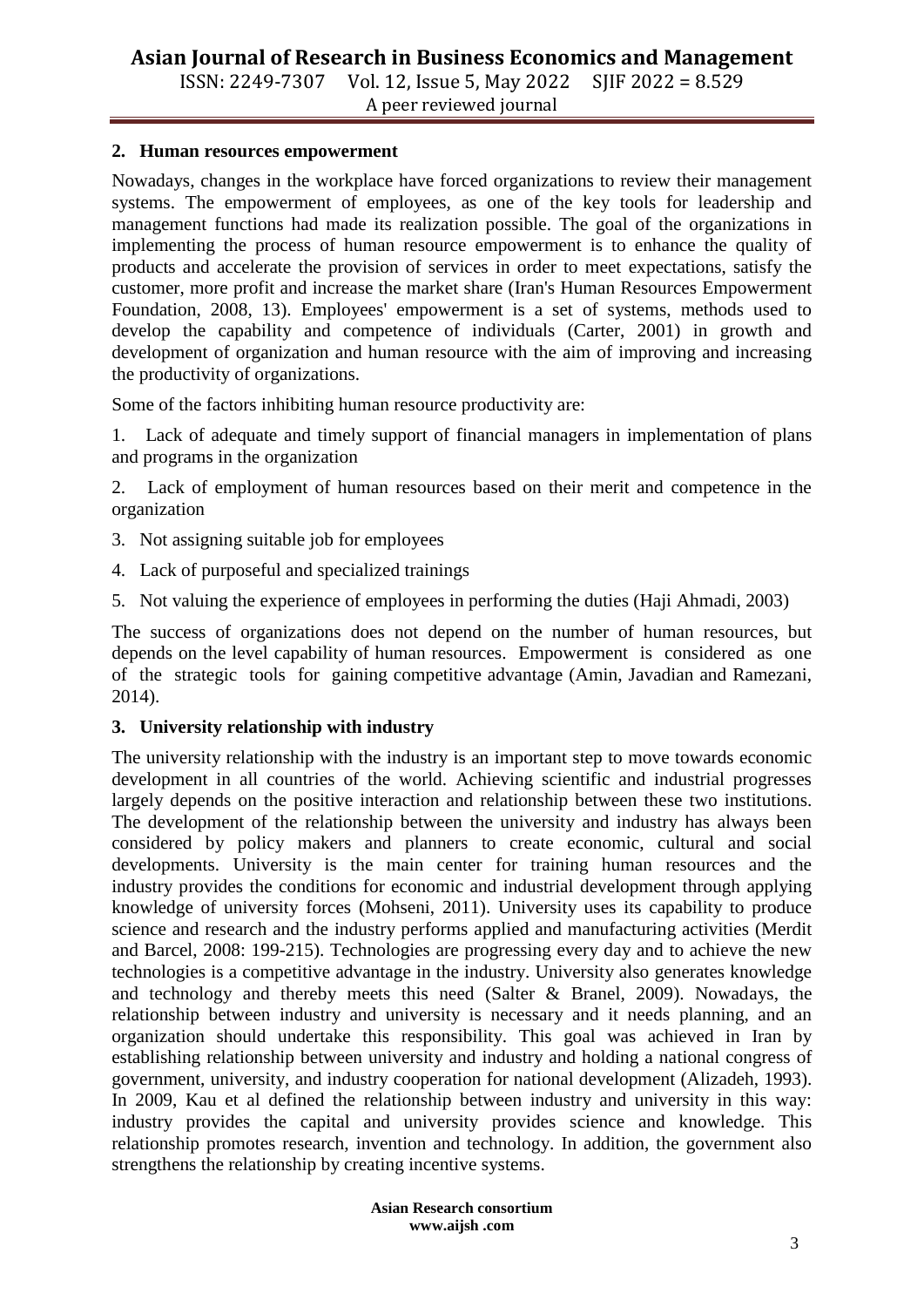# **Asian Journal of Research in Business Economics and Management**

ISSN: 2249-7307 Vol. 12, Issue 5, May 2022 SJIF 2022 = 8.529 A peer reviewed journal

Owing to government's strong dependence on oil revenues and underground reserves and the lack of competitive atmosphere in the university, industry, and other sectors of the economy of Iran, there is no optimal interaction between government, industry and the university, since the interests of these three sectors are independent and each of them has their own path; furthermore, since the government gains income from oil resources, the university uses public resources of government, and industry uses government funds and subsidies. Therefore, the problem of the lack of interaction between the university and industry in Iran is a structural problem, which depends on the economic structure of the government. Review of history of the relationship between industry and university in Iran suggests that this relationship has not been established logically and the content and direction of this relationship has not been formed well and it is not purposeful as two-way relationship between the two institutions increases innovation and productivity (Rosi, 2010).

## **4. Organizing the activities in university**

Organizing the university activities is the strategy, through which costs are cut, desired goals are achieved with specific resources, the efficiency of the university improves, and the performance of different sub-sectors and groups in order to prevent the loss of human and material capital and increase in the competitiveness, especially at the international level, is ensured.

## **RESEARCH QUESTIONS**

1) To what extent cost management and cost reduction affect the university productivity?

2) To what extent organizing the activities affects the university productivity?

3) To what extent the relationship between university and industry affects the university productivity?

4) To what extent empowerment of human resources affects the university productivity?

5) What is the ranking of factors in terms of the level of their effect on university productivity?

## **METHODOLOGY**

In this section, a questionnaire was designed in four main components and 16 items based on the five-option Likert scale to collect the data. Content validity of the questionnaire was confirmed by qualified professors and experts. To determine the reliability of the questionnaire, Cronbach's alpha coefficient was used. This coefficient was calculated on 30 samples, presented in Table 1. A total of 171 questionnaires completed the questionnaire.

|  | <b>TABLE 1: QUESTIONNAIRE RELIABILITY</b> |
|--|-------------------------------------------|
|--|-------------------------------------------|

| e components                           | ι   |
|----------------------------------------|-----|
| tal alpha coefficient of items 1 to 16 | ,44 |

The results of this research are presented in Tables 2 and 3.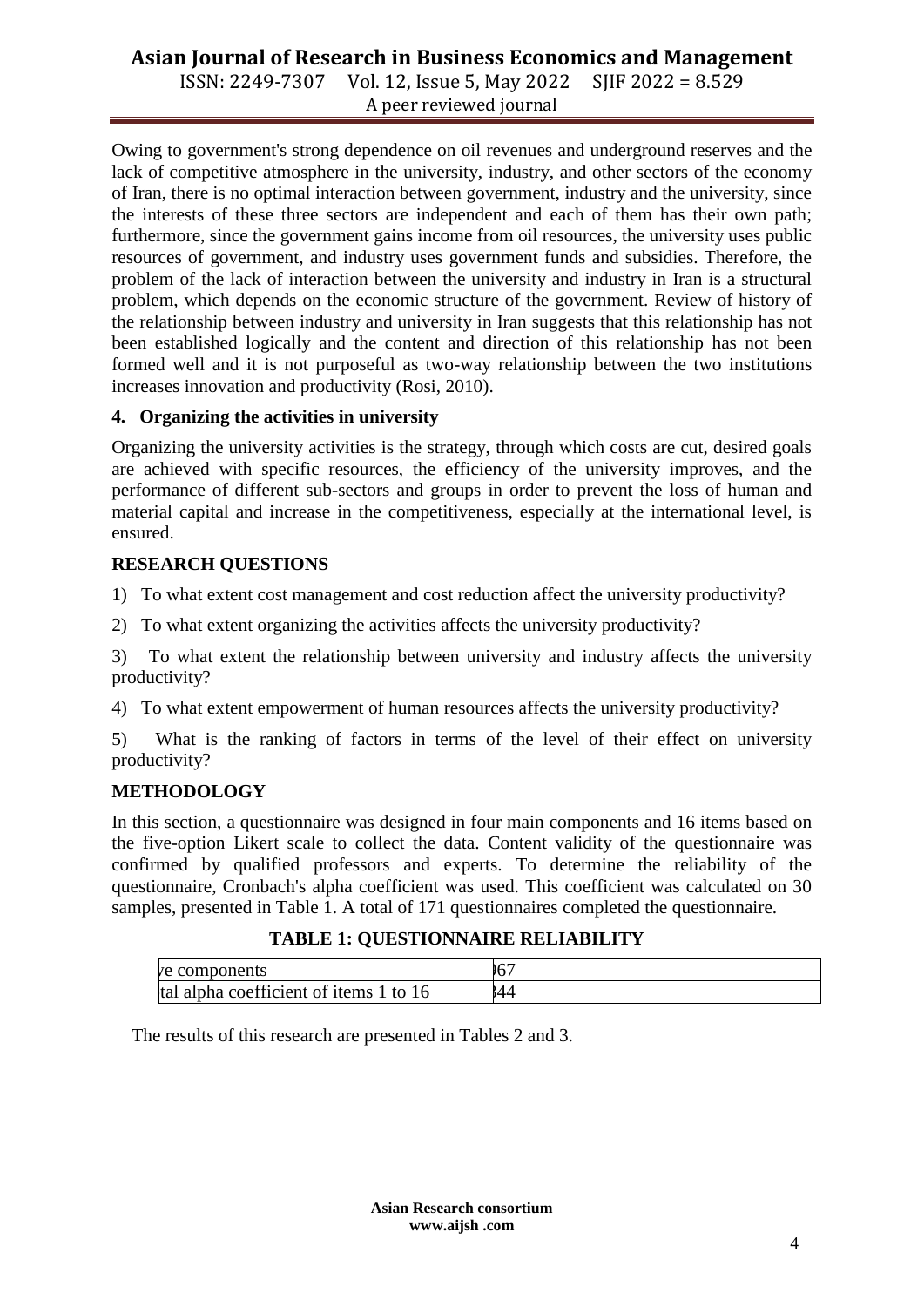# **Asian Journal of Research in Business Economics and Management**<br>ISSN: 2249-7307 Vol. 12, Issue 5, May 2022 SJIF 2022 = 8.529

Vol. 12, Issue 5, May 2022 A peer reviewed journal

| mponent  | $\mathbf{m}$                     | tistical | ry               | ξh             | derat            | V | r            | an              |
|----------|----------------------------------|----------|------------------|----------------|------------------|---|--------------|-----------------|
|          |                                  | index    | hig              |                | e                |   | y            |                 |
|          |                                  |          | h                |                |                  |   |              |                 |
|          |                                  |          |                  |                |                  |   | 1            |                 |
|          |                                  |          |                  |                |                  |   | $\mathbf{O}$ |                 |
|          |                                  |          |                  |                |                  |   | W            |                 |
| sts      | monitoring<br>bre<br>$\mathbf n$ |          |                  |                |                  |   |              | 25              |
| manag    | consumption<br>of                |          | $\overline{2}$   | .7             | .5               |   |              |                 |
| ement    | university resources             |          |                  |                |                  |   |              |                 |
|          | emphasis<br>ore<br>on            |          |                  |                |                  |   |              | $\overline{2}$  |
|          | budgeting                        |          | 3                | .5             |                  |   |              |                 |
|          | plying<br>modern                 |          |                  |                |                  |   |              | 5               |
|          | methods for<br>costs             |          | 3                | 3              | .6               |   |              |                 |
|          | management                       |          |                  |                |                  |   |              |                 |
|          | plying funding<br>and            |          |                  |                |                  |   |              | 39              |
|          | budget<br>control                |          | 3                | 5              | 3.               |   |              |                 |
|          | systems                          |          |                  |                |                  |   |              |                 |
| ganizing | ganizing university              |          |                  |                |                  |   |              | 39              |
| univers  | activities                       |          | $\overline{8}$   | 7              | .6               |   |              |                 |
| ity      | itsourcing the services          |          |                  |                |                  |   |              | 5               |
| activiti |                                  |          | $\overline{5}$   | $\overline{7}$ | 6.6              |   |              |                 |
| es       | velopment<br>of<br>an            |          |                  |                |                  |   |              | 16              |
|          | integrated<br>and                |          | 9                | 8.             | 9                | 3 |              |                 |
|          | capable supply chain             |          |                  |                |                  |   |              |                 |
|          | echanization<br>of               |          |                  |                |                  |   | 27           |                 |
|          | systems                          |          | $\overline{2}$   |                | $\mathbf{1}$     |   |              |                 |
| iversity | pviding<br>applied               |          |                  |                |                  |   |              | 14              |
| relation | trainings of industry            |          | $\overline{1}$   | $\overline{1}$ |                  |   |              |                 |
| ship     | location of adequate             |          |                  |                |                  |   |              | $\overline{4}$  |
| with     | funds for research               |          |                  |                | 9                |   |              |                 |
| industr  | budget                           |          |                  |                |                  |   |              |                 |
| y        | plied<br>research<br>at          |          |                  |                |                  |   |              | $\overline{0}$  |
|          | university                       |          | $\mathbf{1}$     | $\mathbf{1}$   | $\overline{2}$   |   |              |                 |
|          | entive<br>levers<br>to           |          |                  |                |                  |   |              | Ю               |
|          | encourage academics              |          | $\overline{2}$   | 6 <sup>6</sup> |                  |   |              |                 |
|          | to conduct applied               |          |                  |                |                  |   |              |                 |
|          | and industry related             |          |                  |                |                  |   |              |                 |
|          | research                         |          |                  |                |                  |   |              |                 |
| man      | service trainings for            |          |                  |                |                  |   |              | 56              |
| resourc  | employees                        |          | $6 \overline{6}$ | 3              | 3                |   |              |                 |
| es       | ecialty in assigning the         |          |                  |                |                  |   |              | 35 <sub>5</sub> |
| empow    | duties                           |          |                  | 9              | $6 \overline{6}$ |   |              |                 |
| erment   | of<br>Development                |          |                  |                |                  |   |              | 16              |
|          | welfare facilities<br>for        |          | $\overline{7}$   | $\overline{5}$ | $\overline{2}$   |   |              |                 |
|          | employees with the aim           |          |                  |                |                  |   |              |                 |

## **TABLE 2: FREQUENCY DISTRIBUTION AND PERCENTAGE OF ANSWERS TO QUESTIONNAIRE QUESTIONS**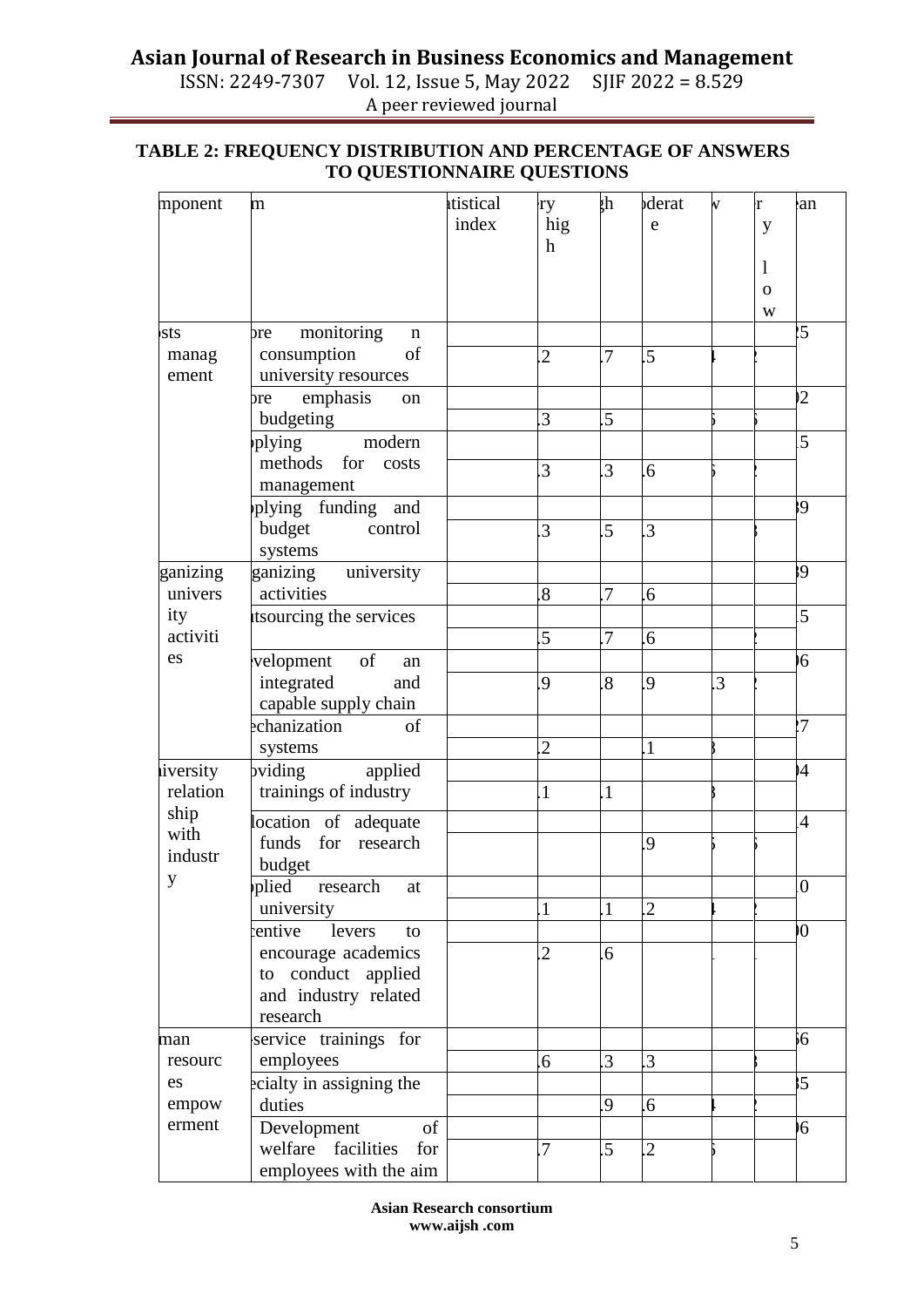# **Asian Journal of Research in Business Economics and Management**

ISSN: 2249-7307 Vol. 12, Issue 5, May 2022 SJIF 2022 = 8.529 A peer reviewed journal

#### **TABLE 3: MEAN OF FACTORS AFFECTING THE PRODUCTIVITY IN UNIVERSITY**

| ttistical indices                   | ean |  |  |  |
|-------------------------------------|-----|--|--|--|
| ganizing the university activities  | 167 |  |  |  |
| howerment of human resources        | :05 |  |  |  |
| sts management                      |     |  |  |  |
| lustry relationship with university | 145 |  |  |  |

The results of Table 3 show that among the factors studied, the costs management factor had the highest mean (4.077) and the human resources empowerment had the lowest mean (3.805).

Table 2 also shows that among the items studied in the costs management factor, the component of more monitoring of consumption of university resources had the highest mean score. Assigning the highest mean score to more monitoring on consumption of university resources suggests the importance of management of university financial resources so that it can be stated the management of university financial resources is more important than other options in costs management and productivity of the organization since proper management of financial resources will automatically avoid unnecessary costs.

In the organizing the university activities, the item of mechanization of systems had the highest mean which might be due to the fact that duplications and parallel activities and presence of cumbersome rules and regulations have disrupted the administrative system and bureaucracy. Moreover, equipping the university with advanced technology and using integrated software and avoiding the use of scattered software will facilitate the process of doing the affairs and increase productivity in the university.

Table 2 also shows that among the items studied in the university relation with the industry factor, "the item of allocation of adequate funds for the research budget had the highest mean score, indicating the importance of the role of research budget funding for the university relationship with industry. Based on the Table 2, among the items studied, in the human resources empowerment factor, the development of welfare facilities for employees with the aim of enhancing their efficiency had the highest mean. Development of welfare facilities can not only be considered as a type of investment for the university, but also can play a role in enhancing the quality of human capital of the university, as Dulan and Schuler (2014) recommended the attraction and retention of efficient human resources through using reward systems.

## **CONCLUSION**

The results of this study suggest that four factors of costs management, organizing university activities, university relationship with industry, and human resources empowerment were effective in productivity of organization from the viewpoint of the faculty members of university. Additionally, the results of this study suggest that costs management, organizing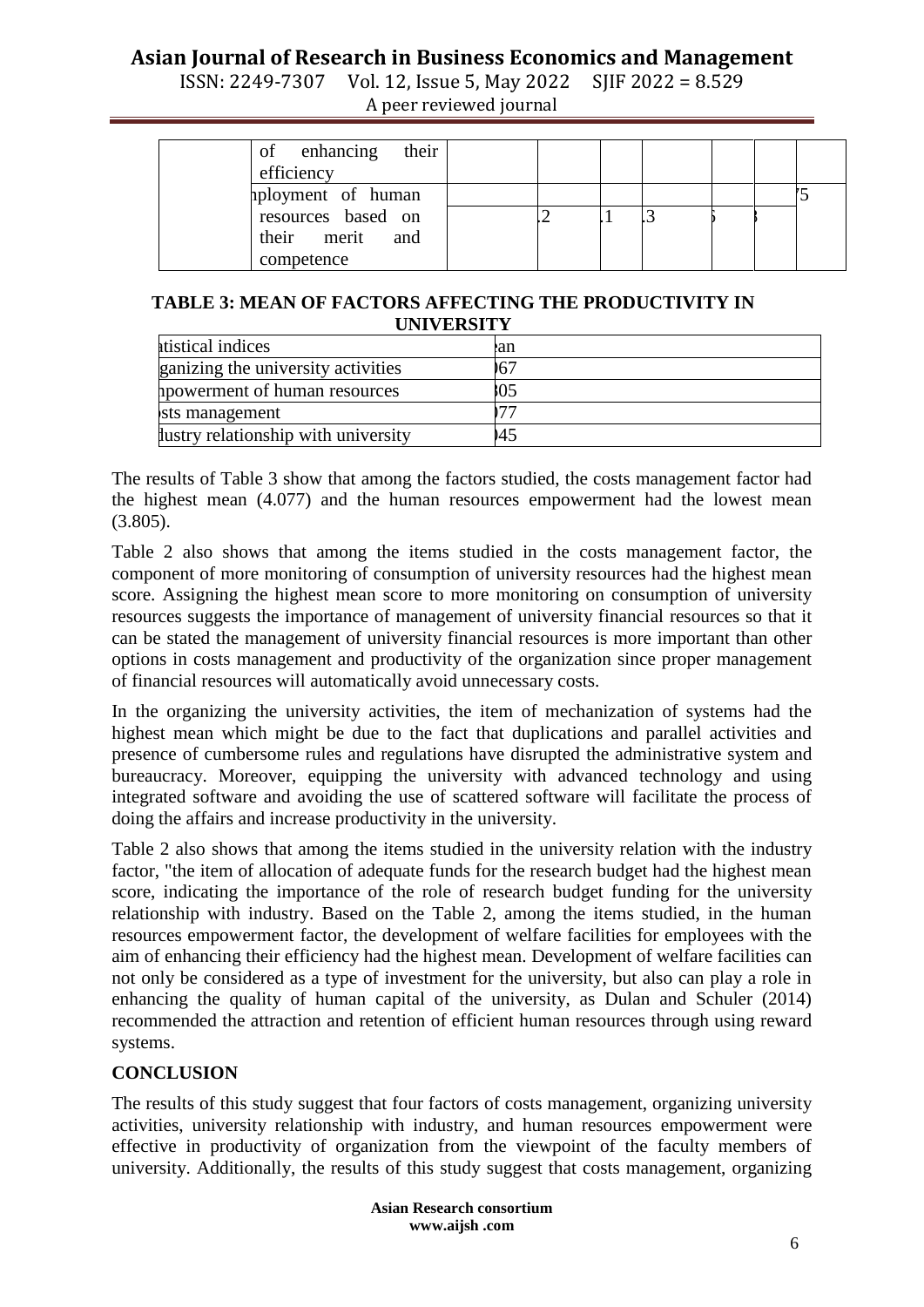## **Asian Journal of Research in Business Economics and Management** ISSN: 2249-7307 Vol. 12, Issue 5, May 2022 SJIF 2022 = 8.529

A peer reviewed journal

of university activities, university relationship with industry, and human resources empowerment ranked first to fourth, respectively, in terms of their effect on productivity in Urmia University, that is, costs management has the highest effect and human resources empowerment had the lowest effect on productivity.

## **Recommended Strategies:**

In this section, solutions based on research results are recommended:

1) Applying modern cost management approaches (target costing) and more monitoring on consumption of university resources by controlling the consistency of results with consumed resources.

2) Facilitating the administrative affairs through integrated mechanization systems at all university levels.

3) Implementing welfare development plans for employees with the aim of enhancing their efficiency

4) University managers' attention to implementation of value engineering methods for identifying and eliminating duplication and parallel activities without value added

5) Allocation of adequate funds for research budget, conducting applied research and using incentive levers to encourage academics for industrial research.

6) Increasing the purposeful visits to industrial centers and more relationship between academics and industry.

#### **Acknowledgement**

The researchers of this study appreciate the honorable professor of Shahid Beheshti University in Tehran, Dr. Khodabakhshi as well as Dr. Ismael Shah Tahmasebi, who helped us in conducting this project.

## **REFERENCES**

Abtahi, H., Kazemi, B 2000, Productivity; Second Edition, Institute for Business Studies and Research, Tehran;

Alizadeh Soodmand, A 1993, Management Investigation in Iran, Proceedings of the First Congress of Industry Relationship with Educational Centers, Tabriz University.

Cao, Y., Zhao, L., Chen., 2009, " Institutional structure and incentives of technology transfer: Some new evidence from Chinese universities " , Journal of Technology Management Vol. 4 No. 1 , pp. 67- 84.

Carter, M 2001, Strategic Planning (in nonprofit or for profit organizations), http : // www.strategic planning.com.

Entezari, Y, and Mahjub, H 2012 "Choosing appropriate mechanism and method for allocation of public resources to higher education", Quarterly Journal of Research and Planning in Higher Education, Issue 68, pp. 69

Haji Ahmadi, F, 2003, Organizational Commitment and its Relationship with Productivity in Industrial Centers, Qom City, Alzahra University, Faculty of Psychology and Science

Iran's Human Resources Empowerment Foundations in Iran 2008, Human Resources Empowerment, Andishe Gostar Publications.

Javadian, R. Amin, F, Ramezani, A 2014. Developing Strategic Human Resource Planning